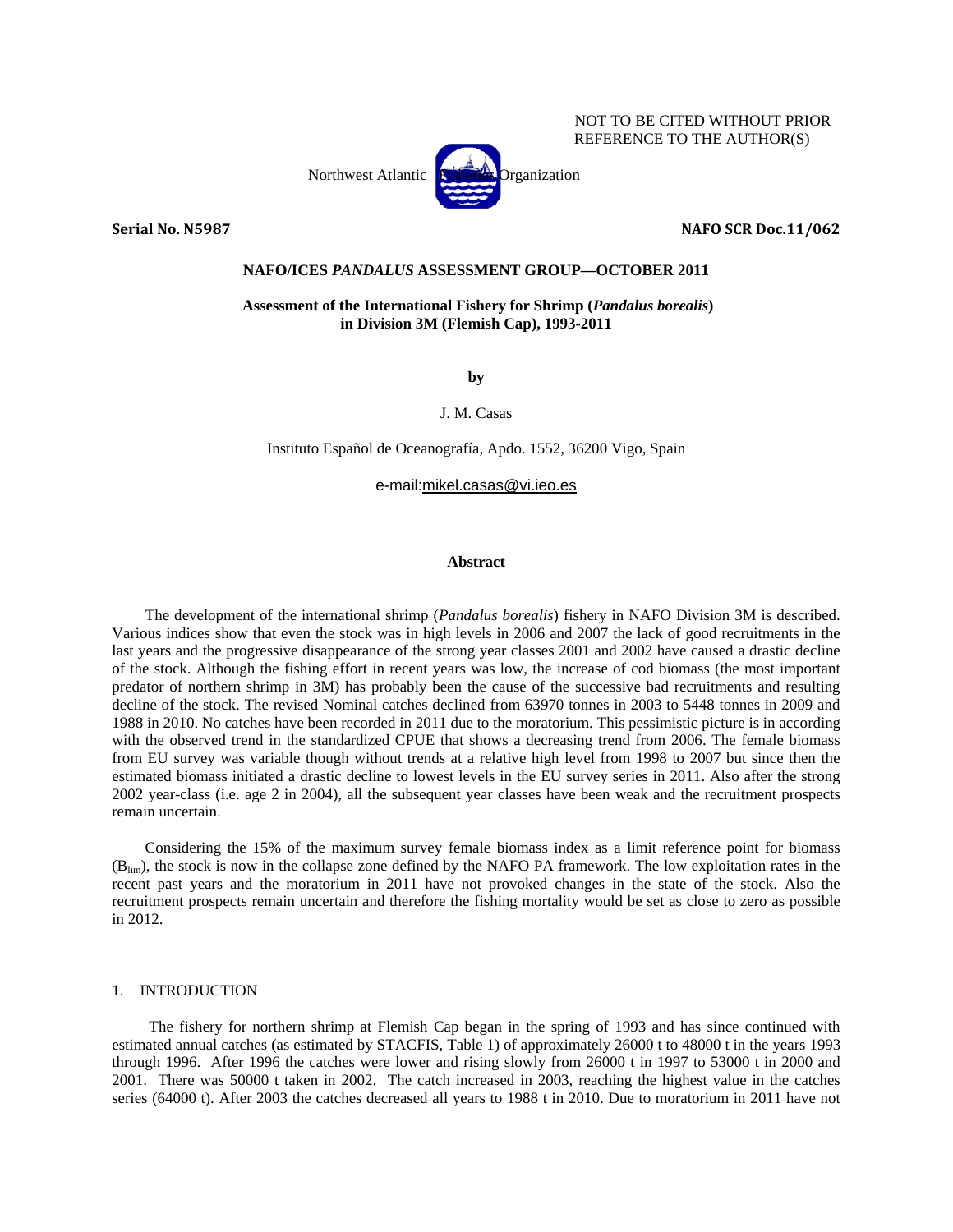been recorded catches to October 2011 and are only expected very low catches from discards and bycatch of other fisheries.

Since 1993 the number of vessels ranged from 40-110, and in 2006 there were approximately 20 vessels fishing shrimp in Div. 3M compared to 50 in 2004. There is not a lot of information on the number of vessels taking part in the shrimp fishery since 2007 but probably they do not exceeded 13 units in 2010.

The development of the international shrimp (*Pandalus borealis*) fishery in NAFO Division 3M is described. Various indices are listed with the purpose of tracking the status of the Flemish Cap shrimp stock. Among these the standardized CPUE and the indices of female stock from the EU surveys are used. The results from the ageing are presented and some recruitment indices from the EU survey are provided.

Background on the assessment and management of this resource since 1993 can be found in Parsons (1998), Gudmundsdóttir (2003), Gudmundsdóttir and Nicolajsen (2003) Skúladóttir and Pétursson (2005) and NAFO Scientific Council Reports (2005).

#### 2. MATERIAL AND METHODS

#### *Standardization of CPUE*

The standardized dataset, consisting of data from Canada, Faroe Islands, Greenland, Iceland, Norway, Russia, Estonia and Spain from 1993 to 2010 was updated. Only Estonian and Spanish data were available from 2009 and 2010. Data were selected from the standardized data file where catch  $>0$  kg and/or effort  $>10$  hours. As area is not defined in some of the reported data and it has been noticed that area is not important to the regression (Gudmundsdottir, 2003) area is not used in the regression. As in previous years there was cause for concern about the correct locations of some catches between 3M and 3L Divisions. Up to 2009 the followed criterion was to analyse those trips where the catches were carried out exclusively in 3M Division. Following this criterion the Estonian vessels data were not used in 2009 and 2010 because they presented all the trips with catches in both divisions 3M and 3L. In the same way from Spanish data in 2010 was removed the vessel data from months with catches in both divisions.

As in previous years, possible outliers were identified by Cock's distances estimated from a preliminary linear regression carried out with the updated CPUE dataset. The CPUE was modelled against year, vessel, month and gear and all the cases with Cock's distances bigger than 0.0008 were remove and the international data base rebuilt.

With the updated international dataset the CPUE was again modelled against year, vessel, month and gear, but using the Generalized Linear Model function glm in Splus (version 6) where the modelled CPUE is log-linked. Effort is used as the weighting factor. As previous years the model was standardized to data from 1993, June, single trawl and Icelandic data.

# *Samples*

Traditionally shrimp samples were taken from commercial fishery and EU research summer surveys. They were separated into 3 categories namely, males, primiparous females (including transitional) and multiparous females according to the sternal spine criterion (McCrary. 1971), oblique carapace lengths were measured using sliding calipers and grouped into 0.5 mm length-classes. From commercial fishery, these data formed the International shrimp aging database as recommended Appendix II of the 1999 NAFO Scientific Council meeting on shrimp (NAFO, 2003). However since 2006 could not be adequately sampled the shrimp catches in the commercial fishery. Also the concerns about the correct location of some samples between 3M and 3L made even more difficult the correct interpretation of the length distributions and consequently the modal analysis could not be carried out and the age composition from commercial catches could not be estimated.

An attempt was carried out using the length distributions and the lengths-weight relationship estimated in the EU survey carried out in summer on Flemish Cap each year. However, the age composition (proportion by age and sex) estimated by modal analysis from the random EU survey samples was not a suitable substitute to estimate the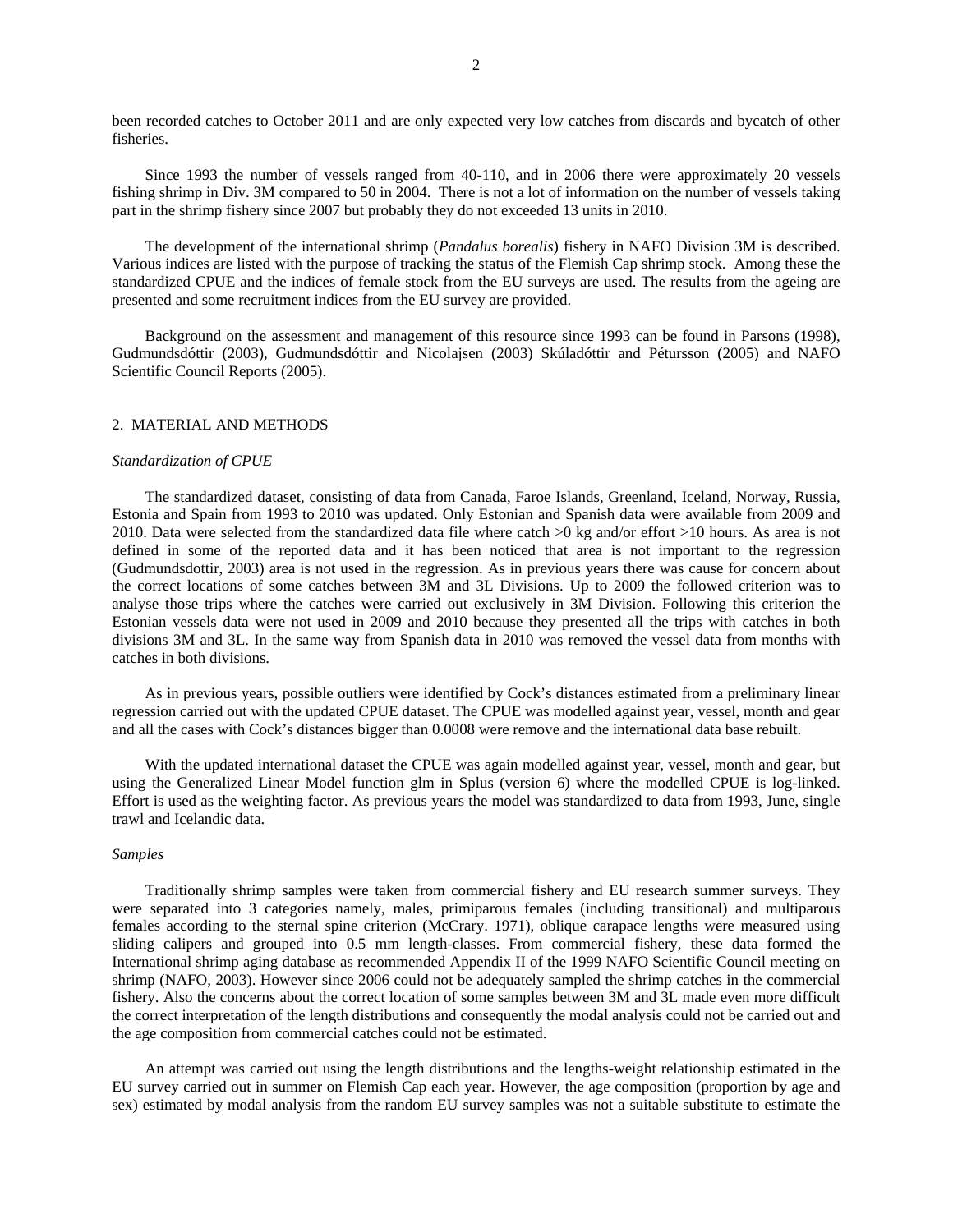age composition in the commercial catches. Because of that from 2006 was only available information about length distribution from EU summer survey

Modal analysis (MacDonald and Pitcher, 1979) was conducted each year on length frequency distribution by sex group resulting from the survey. This analysis provided the proportion; mean lengths and standard deviations of the mean length (sigma) for each age component and sex group. The total number of individuals in every age/sex group according to the estimated biomass was calculated transforming the mean length to weight using the weight length relationship estimated each year during the survey. So, the mean lengths were converted to mean weights to estimate the annual abundance and biomass indices by year and sex group (Skúladóttir and Diaz, 2001).

#### 3. CATCH

The total catch per year is listed by nations in Table 1. The catch is mostly as it is reported to NAFO either provisionally in monthly reports or annually by the Statlant 21A reports. Also, in some cases information are got from the shrimp specialists of individual countries. Because the moratorium no catches have been recorded to 10 October in 2011 and the table was only revised and updated with total catches in 2010 (1988 t.)

### 4. CPUE MODEL

Table 2 shows the no. of data records used in the model by year and country. A summary table was made from the data, shown in Table 3. To test the constant variance of the analysed data, the standard errors versus mean CPUE was plotted (Smith and Showell, 1996) and a line was fitted through the points (Figure 2). Since the coefficients of variance were constant (Table 4) a gamma distribution could be used; so the family parameter in glm was set as Gamma. The model was run and the diagnostic plots inspected. Some results from the model fit and the analysis of the deviance are shown in Tables 5 and 6. Standard Splus diagnostic plots for the fit are shown in Figure 3. From the deviance residuals plots it can be seen that the right link function as well as the assumed variance function has been chosen. In spite of the right tail being broad the model is considered appropriate. From the analysis of deviance shown in Table 6, it can be observed that most of the variation is explained by year and vessel factors (79%). The resulting index is shown in Table 7 and Figure 4. The index declined from 1993 to 1994 and was at low levels until 1997. Since 1998 it gradually increased up to 2006, declining in the following years up to 2009. In 2010 this index seems to stabilize at 2008-2009 levels.

In spite of the efforts to discriminate in 2009 and 2010 the correct allocation (between 3L and 3M Divisions) of the Estonian catches, there is a severe concern about the reliability of this data and thus they could not be used in the analysis. In the same way for 2010 the Spanish vessel records with monthly catches in both divisions 3M and 3L were removed from the database international. The wider range of the 95% confidence level in 2009 and 2010 shows a higher uncertainty of the glm carried out these years where the number of cases in the International CPUE data base was lower than the others years.

# 5. EXPLOITATION RATE

Exploitation rate estimated as nominal catches divided by the EU survey biomass index of the same year is shown in Figure 5 and Table 8. This was high in the years 1994-1997 when biomass was generally lower. In the years 1998-2004 the catch rate has been rather stable at a lower level. From 2005 to 2008 although the exploitation rate remained stable at relative low values (between 1.9-1.5), the UE survey indexes estimated decreased year after year. Despite low catches carried out in 2009 the exploitation rate increased about twice due to the low biomass estimated that year. The exploitation rate in 2010 was the lowest of the observed in the series as a result of the low catches and the small increase in the estimated biomass that year. The exploitation rate in 2011 will be very close to zero because the moratorium for this fishery.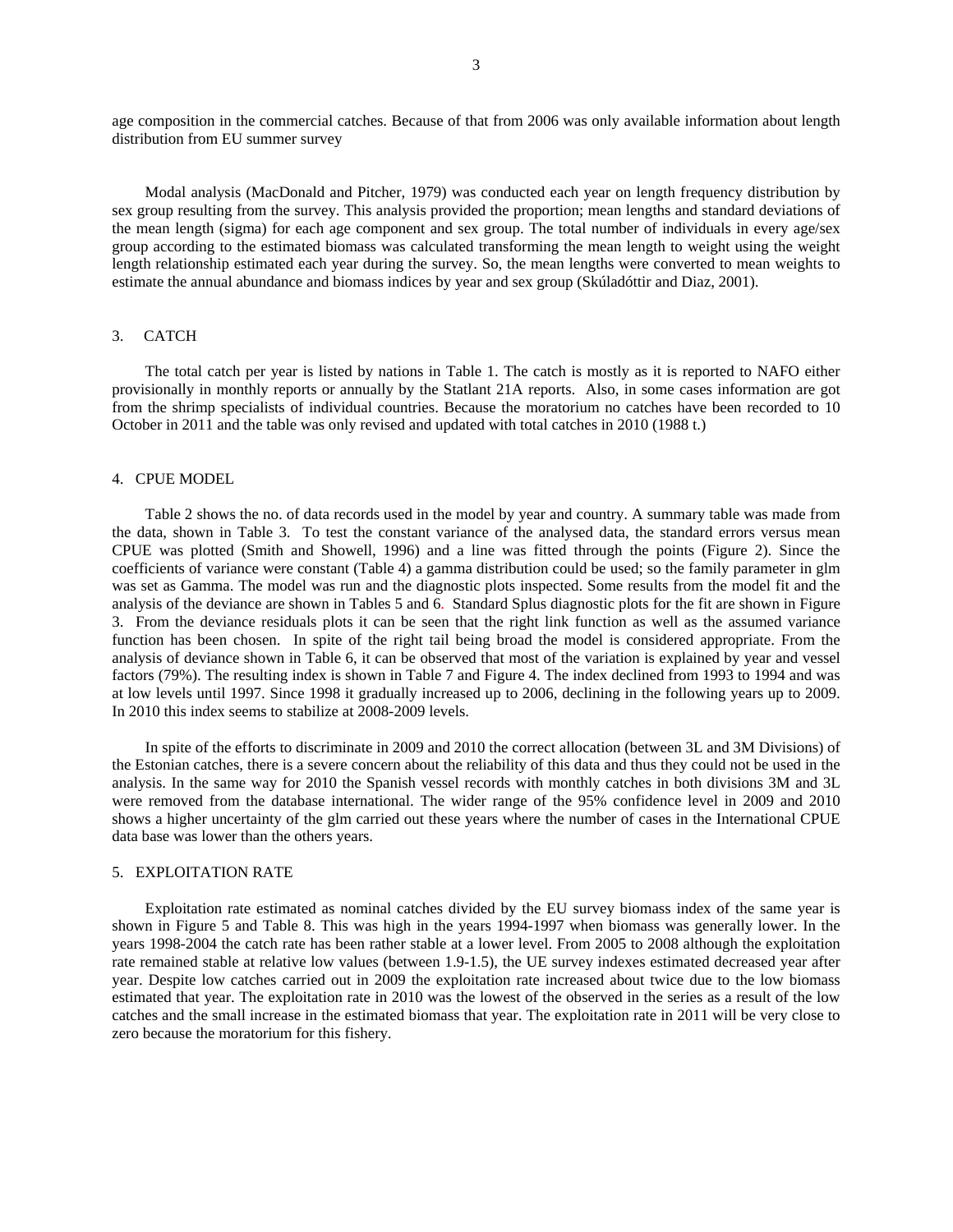#### 6. FEMALE INDICES

The biomass indices From EU surveys have been corrected in the years 1988 to 2002 for adjusting for the more efficient research vessel taken into use in 2003 (Casas *et al*. 2004). The spawning stock (female biomass) as determined from the EU survey biomass index (Figure 6 and Table 9) increased rapidly during the years prior to the fishery, from 1989 and 1990 to 1992. This may have been due to a gradual increase in stock size after the cod biomass declined in the area. But this was also a reflection of the very strong 1986 year class, most of which were female during 1992. With the beginning of the shrimp fishery in 1993 the biomass declined up to 1997. After that the stock recovered reasonably well although with high annual variability (historical maximums in 2002 and 2005 were followed by years with lower biomass but at a relative high level). In 2009 the female biomass decreased to values close to the historical minimums in the survey series. In 2010 despite of the biomass increase about 77% compared to 2009 this was still among the lowest in the historical series. The female biomass estimated in 2011, around 1132 t. was the lowest value in the EU survey series, well below *Blim* proxy and shows the depletion state of the shrimp stock. These low values in the size of the shrimp stock are likely associated to the increase of the cod stock experimented in the last years (Table 9 and Figures 7A,B). These figures show the significant and inverse correlation between cod and female shrimp biomass.

#### 7. AGE ASSESSMENTS

Age analysis and sex composition was carried out on biological samples obtained from commercial fishery of a few nations in the past years (1993-2005). For these years number/hour caught per age-class was calculated for each year by applying a weight/age relationship and age proportions in the catches to the annual standardized CPUE data (Casas, 2010). From 2006 the samples obtained from the fishery have been insufficient to assess the age of the catches and so was not possible to estimate the disaggregated CPUE (number/hour or kg/hour) by age and sex since 2006 to the present. Since then the perception of the age composition and evolution of different year class along the years in the shrimp stock come from the age composition estimated from EU surveys (tables 10 and 11).

From that tables, some strong year-classes may be followed according the abundance by age groups from EU surveys (1988- 2011). If the assignation of the age is right, the 1986 year-class stand out in the beginning of historical series with 4, 5 and 6 years olds in the years 1990, 1991 and 1992. The individuals with 4 year olds were also especially abundant in the years 1999-2002 indicating the strong of year-classes 1995, 1996, 1997 and 1998. The 1999 year-class stand out especially judging by the high number of 3 and 6 year olds in 2002 and 2005 years respectively. In these two years both the biomass and the abundance reached out the highest values in the series, especially in 2005 where the strong 2002 year class with 3 years old was also present. From 2004 to present the virtual absence of age group 1 in the catches and very low values for the ages 2 and 3 show the weakness of the 2003 -2010 year classes.

### 8. RECRUITMENT

Considering the abundance at age 2 as indicator of recruitment, the EU survey provided two recruitment indices. The abundance of two years olds obtained in the main trawl since 1996 and the abundance for this age group in the juvenile shrimp bag attached to the gear since 2001. Both are presented together in table 12 and Figure 8. The first years of the series showed very small numbers of age 2 but from 2002 the abundance increased. Also, from 2003 when automatic winches were introduced in the EU bottom trawl survey, the gear was considered to catch much more young shrimp than before.

Although the evolution of these two recruitment indices showed some differences along the years, the 2002 year-class, 2 year old in 2004 was the biggest seen in both gears and was also very conspicuous as seen in deviations and length frequencies as 3 year olds in 2005 and as 4 year olds in 2006 (Skúladóttir, 2006). The following yearclasses (2003-2009) were weak and well below average.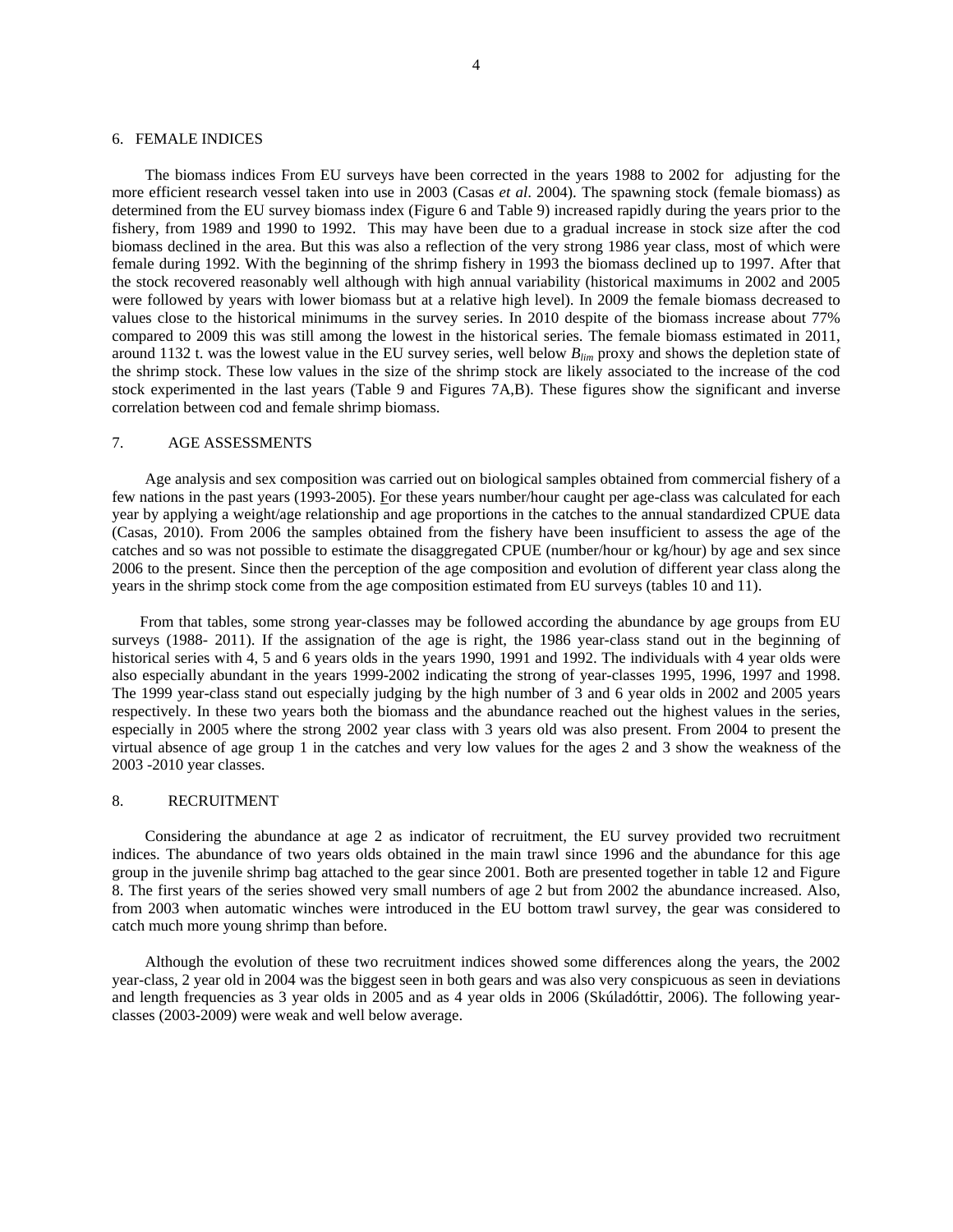## 9. PRECAUTIONARY APPROACH

In the absence of other suitable methods to indicate a limit reference point for biomass the EU survey biomass female index was used (SCS Doc. 04/12). The point at which a valid index of stock size has declined by 85% from the maximum observed index level provides a proxy for *Blim*.

The EU survey of Division 3M provides an index of female shrimp biomass from 1988 to 2011 with a maximum value of 17 091t in 2002 and a similar value of 15 500 in 1992. An 85% decline in this value would give a  $B_{lim}$  = 2 600 t. The female biomass index was below this value before the beginning of the fishery (1989 and 1990) and most recently in 2009 and 2011. If this method is accepted to define *Blim* the index in 2011 it is now again in the collapse zone (Figure 9).

## 10. SUMMARY

Catches of shrimp on the Flemish Cap have been maintained at a high level averaging 43000 t. between 1995 and 2005. However since 2006 they decreased gradually being in 2010 around 1990 t. No catches have been reported in 2011 as consequence of the moratorium of this fishery.

The CPUE model shows a general declined between 1993 and 1996, increasing the catch rate from 1997 up to 2006. After then the CPUE show a decreasing trend in the following years up to 2009. In 2010 this index seems to stabilize at 2008-2009 levels. However the low number of cases in the last two years (2009 and 2010) increases the uncertainty of the glm carried out these years.

After some years with exploitation rates stables at relative low values (1.9-1.5 from 2005 to 2008) the UE survey indexes estimated decreased year after year. Despite low catches carried out in 2009, the exploitation rate increased about twice as consequence the low biomass estimated that year. The exploitation rate in 2010 was the lowest of the observed in the series.

The female biomass index from the EU survey decreased between 1993 and 1994, increased since 1997 to 1998 and stayed stable to 2007. The strong decline of the female biomass index from 2008 to the present year confirms the decreasing trend of this stock, mainly caused by the weak recruitment in the last seven years.

The drastic stock decline on Div. 3M shrimp is associated to the rebuilding of the cod stock in 3M Division.

#### 10 ACKNOWLEDGEMENT

Appreciation is expressed to those who provided data for inclusion in this paper .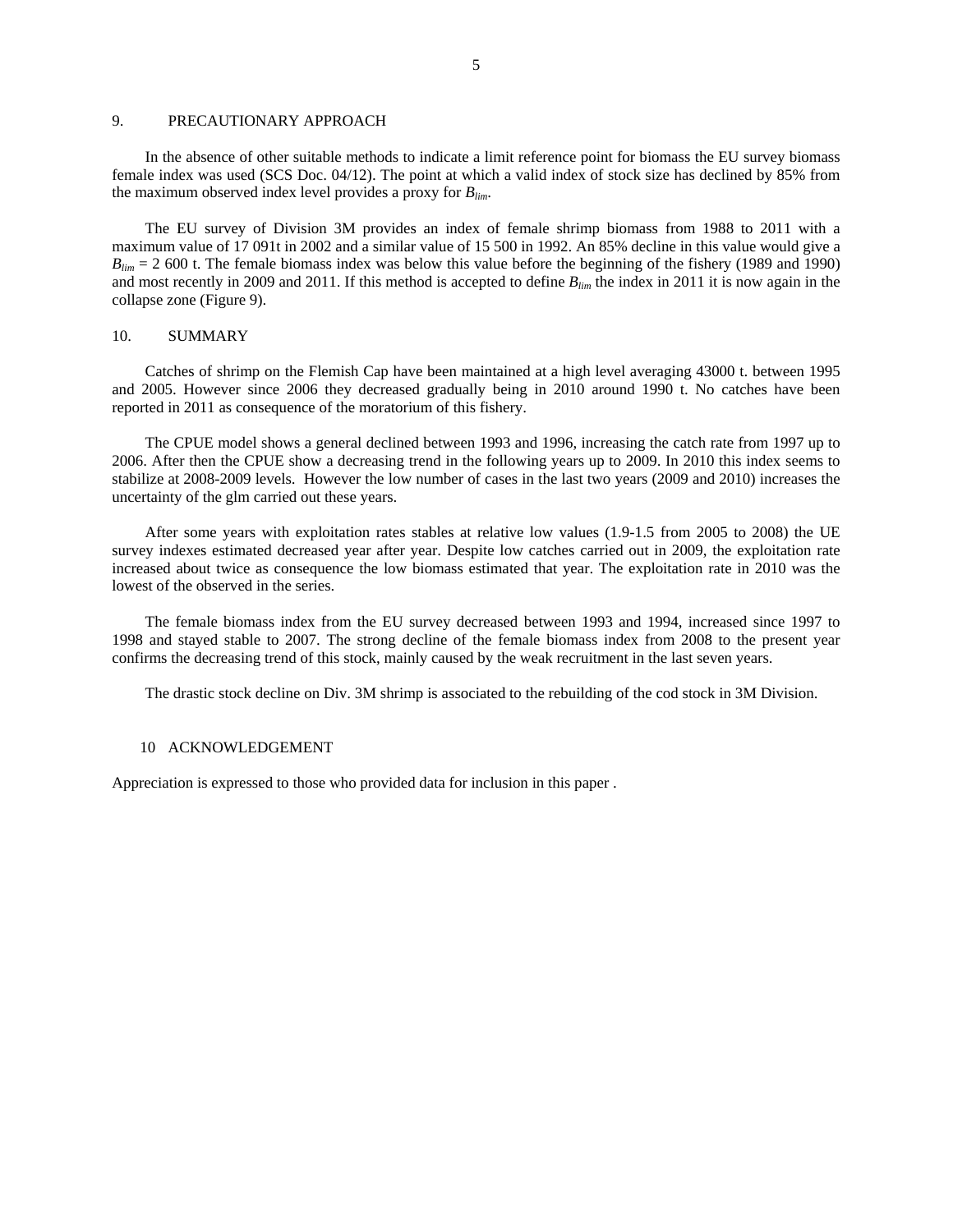- Casas J.M., J. L. Del Rio, J.L., and D. Gonzales Troncoso, 2004. Northern shrimp (*Pandalus borealis*) on Flemish Cap surveys 2003 and 2004. NAFO SCR Doc. 04/77, Serial No. N5047: 24p.
- Casas J.M, 2010. Northern shrimp (*Pandalus borealis*) on Flemish Cap surveys 2010. NAFO SCR Doc. 10/66 Serial No. N: 5860
- Casas J.M., 2010. Assessment of the International Fishery for Shrimp (Pandalus borealis) in Division 3M (Flemish Cap), 1993-2011 NAFO SCR Doc. 10/64 Serial No. N:5858
- Gudmundsdóttir, Á. 2003. A short note on modelling in S-plus the standardized CPUE for northern shrimp (Pandalus borealis) in Division 3M. NAFO SCR Doc. 03/89, Serial No. N4931: 5p.
- Gudmundsdóttir, Á., and A. Nicolajsen 2003. Standardized CPUE indices for shrimp (Pandalus borealis) in Division 3M(Flemish Cap) 1993-2003. NAFO SCR Doc. 03/90, Serial No. N4932: 8p.
- Kimura, D.K. 1980. Likelihood methods for the von Bertalanffy growth curve. U.S. Fish. Bull. 77(4):765-776.
- McCrary, J.A. 1971. Sternal spines as a characteristic for differentiating between females of some Pandalidae. J.Fish. Res. Board Can. 28: 98-100.
- MacDonald P. D. M.. and T. J. Pitcher 1979. Age groups from size-frequency data: A versatile and efficient method of analysing distribution mixtures. . J.Fish. Res. Board Can. 36: 987-1011.
- NAFO. 2003. Scientific Council Reports, 2003.

NAFO. 2005. Scientific Council Reports, 2005.

Parsons, D.G., 1998. The International Fishery for Shrimp (Pandalus borealis) in Division 3M (Flemish Cap), 1993 -1998. NAFO SCR Doc. 98/92, Serial No. N3093: 12p.

Skúladóttir, U., 1997. The Icelandic shrimp fishery (Pandalus borealis Kr. ) at Flemish Cap in 1993-1997. NAFO SCR Doc. 97/85, Serial No. N2931: 30p.

Skúladóttir, U., 2006. The Icelandic shrimp fishery (Pandalus borealis Kr. ) at Flemish Cap in 1993-2006. NAFO SCR Doc. 97/85, Serial No. N2931: 30p.

Skúladóttir, U., and G. Pétursson 2005 . Assessment of the international fishery for shrimp (Pandalus borealis Kr. ) in division 3M (Flemish Cap), 1993- 2005. NAFO SCR Doc. 05/89, Serial No. N5194: 21p.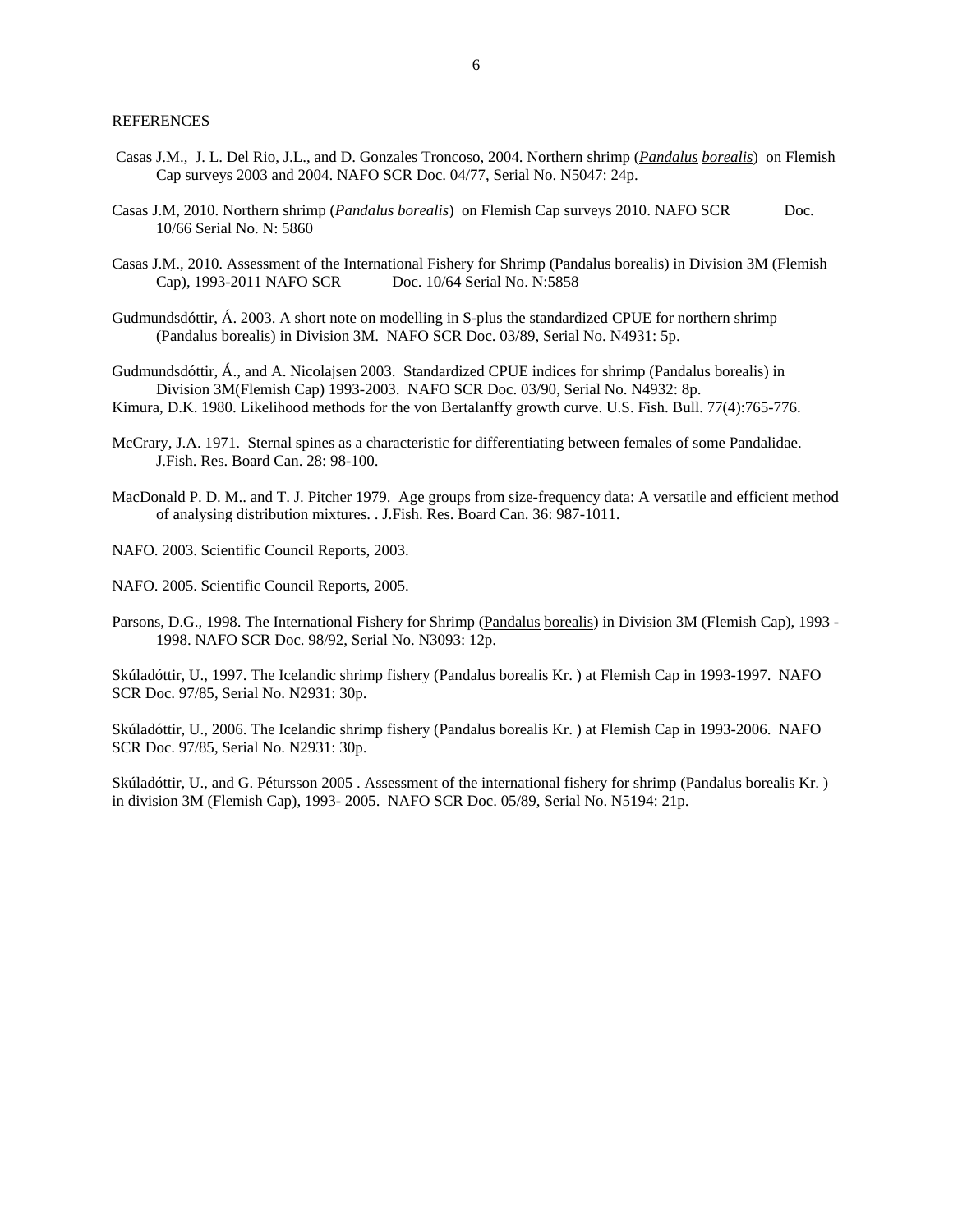| I |  |
|---|--|
|   |  |
|   |  |

Table 1. Annual nominal catches (t) by country of northern shrimp (*Pandalus borealis*) caught in NAFO Div. 3M.

| <b>Nation</b>            | 1993  | 1994  | 1995  | 1996  | 1997             | 1998  | 1999                | 2000                | 2001                 | 2002                 | 2003                 | 2004                 | 2005                 | 2006                | 2007                        | 2008                        | 2009                | 2010               | $2011*$        |
|--------------------------|-------|-------|-------|-------|------------------|-------|---------------------|---------------------|----------------------|----------------------|----------------------|----------------------|----------------------|---------------------|-----------------------------|-----------------------------|---------------------|--------------------|----------------|
| Canada                   | 3724  | 1041  | 970   | 906   | 807              | 484   | 490 $^{2}$          | 618 <sup>2</sup>    | 295 <sup>1</sup>     | 16                   |                      |                      |                      | $10^{-1}$           |                             |                             |                     |                    |                |
| Cuba                     |       |       |       |       |                  |       | 119                 | 46 <sup>1</sup>     | 1037                 | 1537                 | 1462                 | 969                  | 964                  | 1126                | 446                         | 11                          |                     |                    |                |
| <b>EU/Estonia</b>        |       | 1081  | 2092  | 1900  | 3240             | 5694  | 10835               | $13256^2$           | $9851^{-1}$          | $14215$ <sup>2</sup> | $12851$ <sup>1</sup> | $13444$ <sup>1</sup> | $12009-1$            |                     | $8466^2$ 10607 <sup>2</sup> | $10255^2$ 2152 <sup>2</sup> |                     | $266^{2}$          |                |
| <b>EU/Denmark</b>        | 800   | 400   | 200   |       |                  | 437   | 235                 |                     | $93^{\frac{1}{2}}$   | 359                  |                      |                      |                      |                     |                             |                             |                     |                    |                |
| EU/Latvia                |       | 300   | 350   | 1940  | 997              | 1191  | 3080                | 3105                | 2961                 | 1892                 | 3533                 | $3059^{\frac{1}{2}}$ | $2212^{-1}$          | $1330^{\mathrm{T}}$ | 1939                        | 1285                        | $1194$ <sup>1</sup> | $611$ <sup>1</sup> |                |
| EU/Lithuania             |       | 1225  | 675   | 2900  | 1785             | 3107  | 3370                | $3529$ <sup>1</sup> | 2701                 | 3321                 | 3744                 | 4802 <sup>1</sup>    | 3652                 | 1245                | 1992                        | 485                         |                     | $102-1$            |                |
| <b>EU/Poland</b>         |       |       |       |       | 824              | 148   | 894                 | $1692$ <sup>1</sup> | $209-1$              |                      |                      | $1158$ <sup>1</sup>  | $458^{\frac{1}{2}}$  | 224                 |                             |                             |                     |                    |                |
| <b>EU/Portugal</b>       | 300   |       | 150   |       | 170              | 203   | 227                 | $289-1$             | $420-1$              | 16 <sup>1</sup>      |                      | $50^{\circ}$         |                      |                     |                             |                             | 3                   |                    |                |
| <b>EU/Spain</b>          | 240   | 300   | 158   | 50    | 423 <sup>1</sup> | 912   | $1020^{-1}$         | 1347 <sup>1</sup>   | $855^{\frac{1}{2}}$  | $674^{\frac{1}{2}}$  | 857 <sup>1</sup>     | 1049 <sup>2</sup>    | $725$ $^2$           | 997 $^2$            | 768                         | $406^{2}$                   | $537^{\frac{1}{2}}$ | $507^{2}$          |                |
| <b>EU/United Kingdom</b> |       |       |       |       |                  |       |                     |                     |                      |                      | $547^{\frac{1}{2}}$  |                      |                      |                     |                             |                             |                     |                    |                |
| Faroe Is.                | 7333  | 6791  | 5993  | 8688  | 7410             | 9368  | 9199                | $7719^2$            | $10228$ <sup>2</sup> | $8516^2$             | $12676$ <sup>2</sup> | $4952$ <sup>1</sup>  | $2457^{\frac{1}{2}}$ | $1102^{-1}$         | 2303                        | 1201                        | $1349-1$            | $495$ <sup>1</sup> |                |
| France (SPM)             |       |       |       |       | 150              |       |                     | $138-1$             | $337^{1}$            | 161                  |                      |                      | 487                  |                     | 741                         |                             | 193 <sup>1</sup>    |                    |                |
| Greenland                | 3788  | 2275  | 2400  | 1107  | 104              | 866   | $576^{\frac{1}{2}}$ | $1734$ <sup>1</sup> |                      | 644                  | 1990 $^2$            |                      | $12^{-1}$            | $778^2$             |                             |                             |                     |                    |                |
| <b>Iceland</b>           | 2243  | 2355  | 7623  | 20680 | 7197             | 6572  | $9277$ $^{2}$       | $8912^2$            | $5265$ <sup>2</sup>  | 5754                 | 4715                 | $3567^1$             | $4014$ <sup>1</sup>  | $2099$ <sup>1</sup> |                             |                             |                     |                    |                |
| Japan                    |       |       |       |       |                  |       |                     | 114                 | 130                  | 100                  | 117                  |                      |                      |                     |                             |                             |                     |                    |                |
| <b>Norway</b>            | 7183  | 8461  | 9533  | 5683  | 1831             | 1339  | $2975$ <sup>1</sup> | 2669 <sup>2</sup>   | $12972$ <sup>1</sup> | $11833^{\mathrm{T}}$ | 21238                | $11738$ <sup>1</sup> | $223^1$              | $890^2$             | 1914                        | $321^2$                     |                     |                    |                |
| <b>Russia</b>            |       | 350   | 3327  | 4445  | 1090             |       | 1142                | $7070^{-1}$         | 5687                 | 1176                 | $3^1$                | $654^{\frac{1}{2}}$  | $266^{\frac{1}{2}}$  | 46 <sup>1</sup>     | $73^1$                      | 21 <sup>1</sup>             | 20 <sup>1</sup>     | $7^{\frac{1}{2}}$  |                |
| <b>Ukraine</b>           |       |       |       |       |                  |       |                     |                     | 348                  |                      | 237                  | 315                  |                      | $282$ <sup>1</sup>  |                             |                             |                     |                    |                |
| <b>USA</b>               |       |       |       |       |                  |       |                     | 629                 |                      |                      |                      |                      |                      |                     |                             |                             |                     |                    |                |
| <b>Total</b>             | 25611 | 24579 | 33471 | 48299 | 26028            | 30321 | 43439               | 52867               | 53389                | 50214                | 63970                | 45757                | 27479                | 18595               | 20741                       | 13985                       | 5448                | 1988               | $\overline{0}$ |

1 NAFO Statlant 21 A

2 From the fisheries biologist of respective countries

\* Provisional to 10 October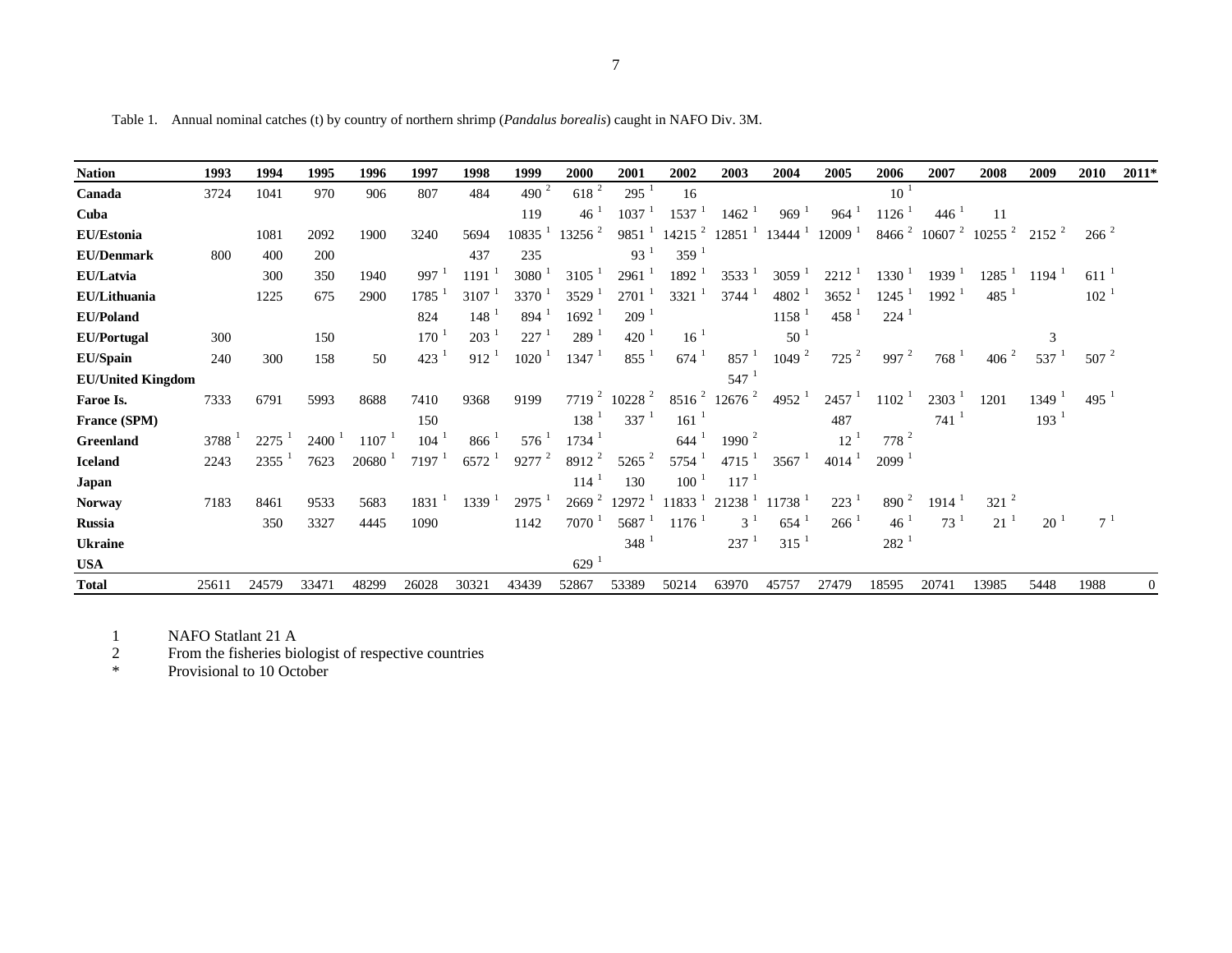| Year | CAN | <b>EST</b> | <b>FRO</b> | GRL    | ICE | <b>NOR</b>       | <b>RUS</b> | SP |
|------|-----|------------|------------|--------|-----|------------------|------------|----|
| 1993 | 55  |            |            | 75     | 41  | 74               |            |    |
| 1994 | 38  |            |            | 44     | 50  | 104              |            |    |
| 1995 | 53  |            | 86         | 37     | 172 | 111              | 13         |    |
| 1996 | 27  |            | 236        | 32     | 466 | 65               | 102        |    |
| 1997 | 17  |            | 175        | $\tau$ | 153 | 13               | 11         |    |
| 1998 | 16  |            | 155        | 15     | 130 | 9                |            |    |
| 1999 | 10  |            | 119        | 8      | 178 | 18               | 26         |    |
| 2000 | 8   |            | 121        | 27     | 167 | 19               | 35         |    |
| 2001 | 8   |            |            |        | 127 | 75               | 65         |    |
| 2002 |     |            |            | 15     | 90  | 64               | 25         |    |
| 2003 |     | 88         |            | 13     | 61  | 77               |            |    |
| 2004 |     | 80         |            |        | 32  | 50               |            |    |
| 2005 |     | 82         |            |        | 20  | $\boldsymbol{2}$ |            | 22 |
| 2006 |     | 24         |            | 9      | 6   | $\mathbf{2}$     |            | 18 |
| 2007 |     | 16         |            |        |     | 7                |            | 18 |
| 2008 |     | 10         |            |        |     | 1                |            | 12 |
| 2009 |     |            |            |        |     |                  |            | 12 |
| 2010 |     |            |            |        |     |                  |            | 6  |

**Table 2. Number of data records which are used in the final model fit by year and country.** 

# **Table 3. Analysis about the CPUE data**

| year | No. of obs | <b>Mean CPUE</b> | Std. dev | Min | Max  | CV    |
|------|------------|------------------|----------|-----|------|-------|
| 1993 | 245        | 357              | 149      | 44  | 895  | 0.417 |
| 1994 | 236        | 235              | 104      | 10  | 709  | 0.443 |
| 1995 | 472        | 270              | 129      | 48  | 1182 | 0.477 |
| 1996 | 928        | 227              | 114      | 45  | 848  | 0.503 |
| 1997 | 376        | 286              | 97       | 92  | 602  | 0.337 |
| 1998 | 325        | 374              | 144      | 78  | 1316 | 0.384 |
| 1999 | 359        | 380              | 146      | 58  | 837  | 0.384 |
| 2000 | 377        | 419              | 165      | 48  | 1153 | 0.394 |
| 2001 | 275        | 411              | 140      | 59  | 966  | 0.342 |
| 2002 | 194        | 502              | 163      | 25  | 932  | 0.325 |
| 2003 | 239        | 600              | 234      | 129 | 1371 | 0.390 |
| 2004 | 162        | 564              | 206      | 227 | 1425 | 0.366 |
| 2005 | 126        | 567              | 176      | 65  | 1145 | 0.310 |
| 2006 | 59         | 606              | 228      | 56  | 1021 | 0.377 |
| 2007 | 41         | 599              | 274      | 183 | 1353 | 0.457 |
| 2008 | 23         | 450              | 178      | 57  | 683  | 0.395 |
| 2009 | 12         | 377              | 173      | 18  | 653  | 0.458 |
| 2010 | 6          | 574              | 397      | 141 | 1200 | 0.692 |

# **Table 4. Results of fitting standard error versus mean CPUE.**

Call:  $lm(formula = std \sim mean, data = table10, na.action = na. exclude)$ Residuals:

| Min           |           | 10       | Median     |           | 30   | Max<br>159.2         |  |  |
|---------------|-----------|----------|------------|-----------|------|----------------------|--|--|
| $-58.84$      |           | $-22.39$ | $-8.82$    |           | 15.5 |                      |  |  |
| Coefficients: |           |          |            |           |      |                      |  |  |
|               | Value     |          | Std. Error | t value   |      | $Pr(>\vert t \vert)$ |  |  |
| (Intercept)   | $-2.9964$ |          | 39.5762    | $-0.0757$ |      | 0.9406               |  |  |
| cpue          | 0.4195    |          | 0.0877     | 4.7854    |      | 0.0002               |  |  |

Residual standard error: 47.29 on 16 degrees of freedom Multiple R-Squared: 0.5887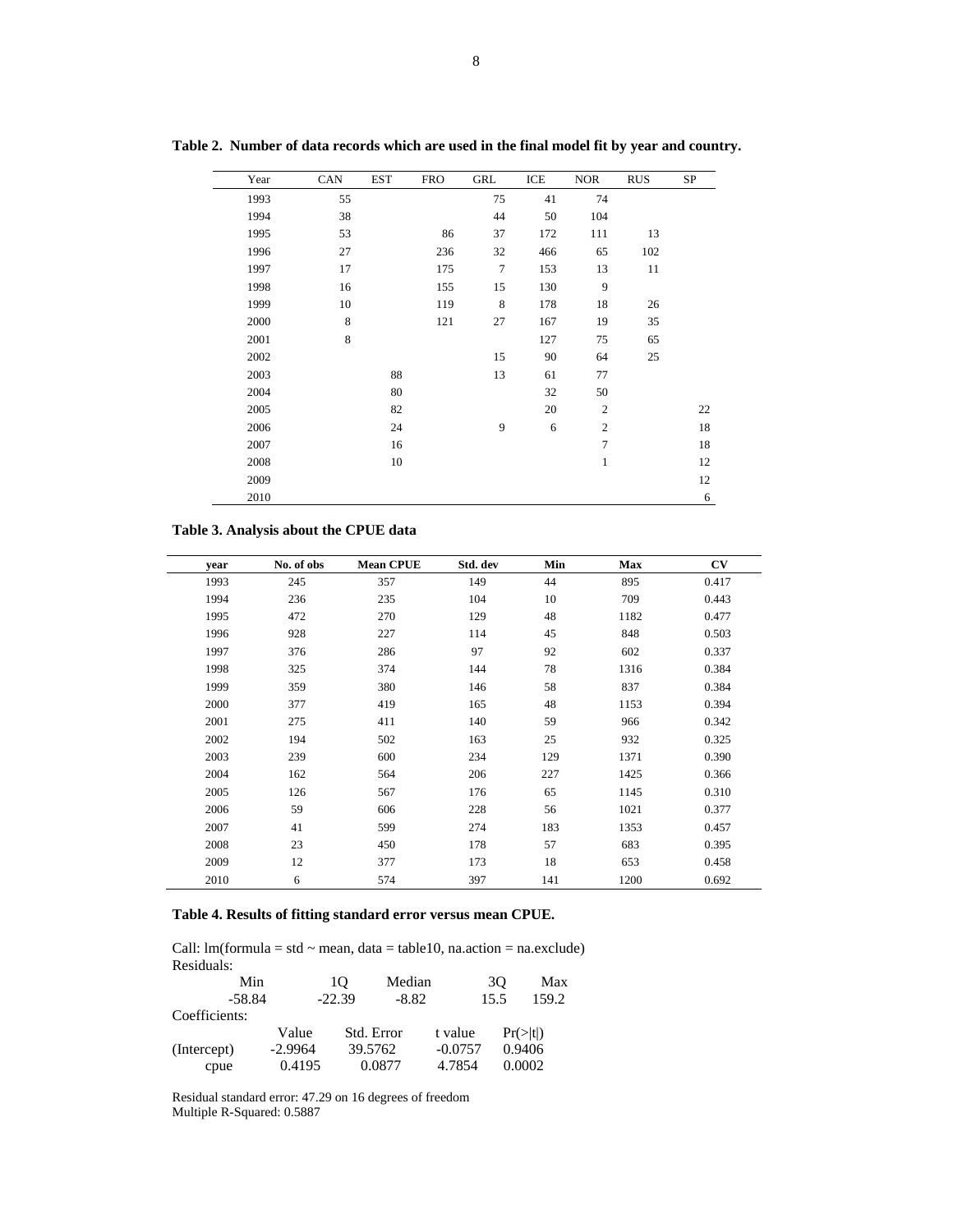F-statistic: 22.9 on 1 and 16 degrees of freedom, the p-value is 0.0002023

# **Table 5. Results from the multiplicative model. The ship factors are not shown.**

Call: glm(formula = cpue  $\sim$  year + vessel + month + gear, family = Gamma(link = log), data = standcpue2010, weights = effort, na.action = na.exclude, control = list(epsilon =  $0.0001$ , maxit = 50, trace = F), contrasts = list(year = contr.treatment, vessel = contr.treatment, month = contr.treatment, gear = contr.treatment))

| Deviance Residuals: |    |                                    |                   |     |
|---------------------|----|------------------------------------|-------------------|-----|
| Min                 | 10 | Median                             | 3O                | Max |
|                     |    | $-21.27366 - 1.942781 - 0.3604753$ | 1.293819 14.37164 |     |

Coefficients:

|                    | Value         | Std. Error | t value      |
|--------------------|---------------|------------|--------------|
| (Intercept)        | 5.98931645    | 0.0786971  | 76.105938    |
| year1994           | $-0.35793238$ | 0.02186525 | $-16.369918$ |
| year1995           | $-0.20017157$ | 0.02218456 | $-9.023011$  |
| year1996           | $-0.32854998$ | 0.02340883 | $-14.035303$ |
| year1997           | $-0.31384087$ | 0.02550184 | -12.306597   |
| year1998           | $-0.06427916$ | 0.02671121 | $-2.406449$  |
| year1999           | $-0.02991336$ | 0.02641478 | $-1.132448$  |
| year2000           | 0.08039803    | 0.02706345 | 2.970723     |
| year2001           | 0.05508122    | 0.0311741  | 1.766891     |
| year2002           | 0.07250816    | 0.03307479 | 2.192249     |
| year2003           | 0.23852837    | 0.03387099 | 7.042262     |
| year2004           | 0.14754202    | 0.03543131 | 4.16417      |
| year2005           | 0.26252268    | 0.03804966 | 6.899476     |
| year2006           | 0.41564106    | 0.04471019 | 9.296339     |
| year2007           | 0.30646756    | 0.05079143 | 6.033844     |
| year2008           | 0.1998232     | 0.06047144 | 3.304423     |
| year2009           | 0.13796533    | 0.12814014 | 1.0766754    |
| year2010           | 0.1824241     | 0.17034854 | 1.0708874    |
| month <sub>2</sub> | 0.02156712    | 0.03398948 | 0.6345234    |
| month <sub>3</sub> | 0.04281602    | 0.03078548 | 1.3907864    |
| month4             | 0.01372536    | 0.02934886 | 0.4676627    |
| month <sub>5</sub> | 0.04074883    | 0.0287847  | 1.4156421    |
| month <sub>6</sub> | 0.10487368    | 0.02836538 | 3.6972417    |
| month7             | 0.0258019     | 0.02835705 | 0.9098937    |
| month <sub>8</sub> | $-0.08169819$ | 0.02878841 | $-2.8378851$ |
| month9             | $-0.14868026$ | 0.02913706 | -5.1027889   |
| month10            | $-0.1302509$  | 0.02940883 | -4.428973    |
| month11            | $-0.1606168$  | 0.03073586 | $-5.225713$  |
| month12            | $-0.1199189$  | 0.03385572 | $-3.542059$  |
| gear2              | 0.1778047     | 0.01843671 | 9.644061     |
| gear3              | 0.1917904     | 0.06306148 | 3.041324     |

Dispersion Parameter for Gamma family taken to be 9.325338

Null Deviance: 216436.6 on 4454 degrees of freedom

Residual Deviance: 39594.02 on 4218 degrees of freedom

Number of Fisher Scoring Iterations: 4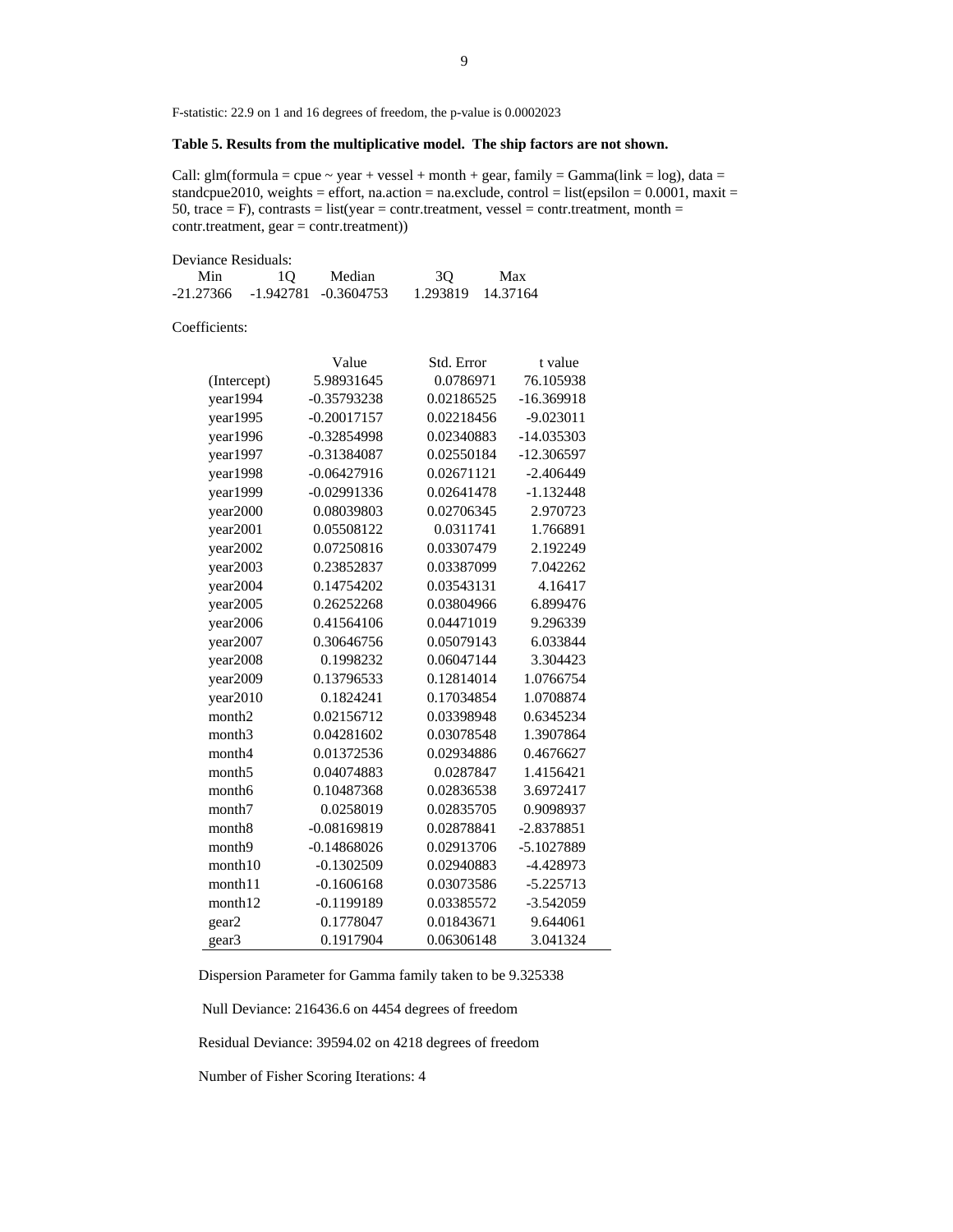| Source of<br>variation | df  | Deviance | Resid.Df | Resid.Dev | F Value  | Pr(F)   | % explained |
|------------------------|-----|----------|----------|-----------|----------|---------|-------------|
| NULL                   |     |          | 4454     | 216436.6  |          | < 0.001 |             |
| year                   | 17  | 104622.7 | 4437     | 111814    | 659.9521 | < 0.001 | 48.3%       |
| vessel                 | 206 | 66173.3  | 4231     | 45641     | 34.447   | < 0.001 | 30.6%       |
| month                  | 11  | 5202.9   | 4220     | 40438     | 50.7207  | < 0.001 | 2.4%        |
| gear                   | 2   | 843.7    | 4218     | 39594     | 45.2393  | < 0.001 | 0.4%        |

**Table 6.- Analysis of deviance table for generalized linear models fitted to shrimp catch rate data from 1993 to 2010 in Flemish Cap.** 

**Table 7. CPUE index by year and the approximate 95% confidence interval** 

|      |        |             | Confidence limits |
|------|--------|-------------|-------------------|
| Year | Index  | upper $95%$ | Lower 95%         |
| 1993 | 1.0000 | 1.0000      | 1.0000            |
| 1994 | 0.6991 | 0.7297      | 0.6698            |
| 1995 | 0.8186 | 0.8550      | 0.7838            |
| 1996 | 0.7200 | 0.7538      | 0.6877            |
| 1997 | 0.7306 | 0.7681      | 0.6950            |
| 1998 | 0.9377 | 0.9881      | 0.8899            |
| 1999 | 0.9705 | 1.0221      | 0.9216            |
| 2000 | 1.0837 | 1.1428      | 1.0277            |
| 2001 | 1.0566 | 1.1232      | 0.9940            |
| 2002 | 1.0752 | 1.1472      | 1.0077            |
| 2003 | 1.2694 | 1.3565      | 1.1878            |
| 2004 | 1.1590 | 1.2423      | 1.0812            |
| 2005 | 1.3002 | 1.4009      | 1.2068            |
| 2006 | 1.5153 | 1.6541      | 1.3882            |
| 2007 | 1.3586 | 1.5008      | 1.2299            |
| 2008 | 1.2212 | 1.3749      | 1.0847            |
| 2009 | 1.1479 | 1.4757      | 0.8930            |
| 2010 | 1.2001 | 1.6758      | 0.8595            |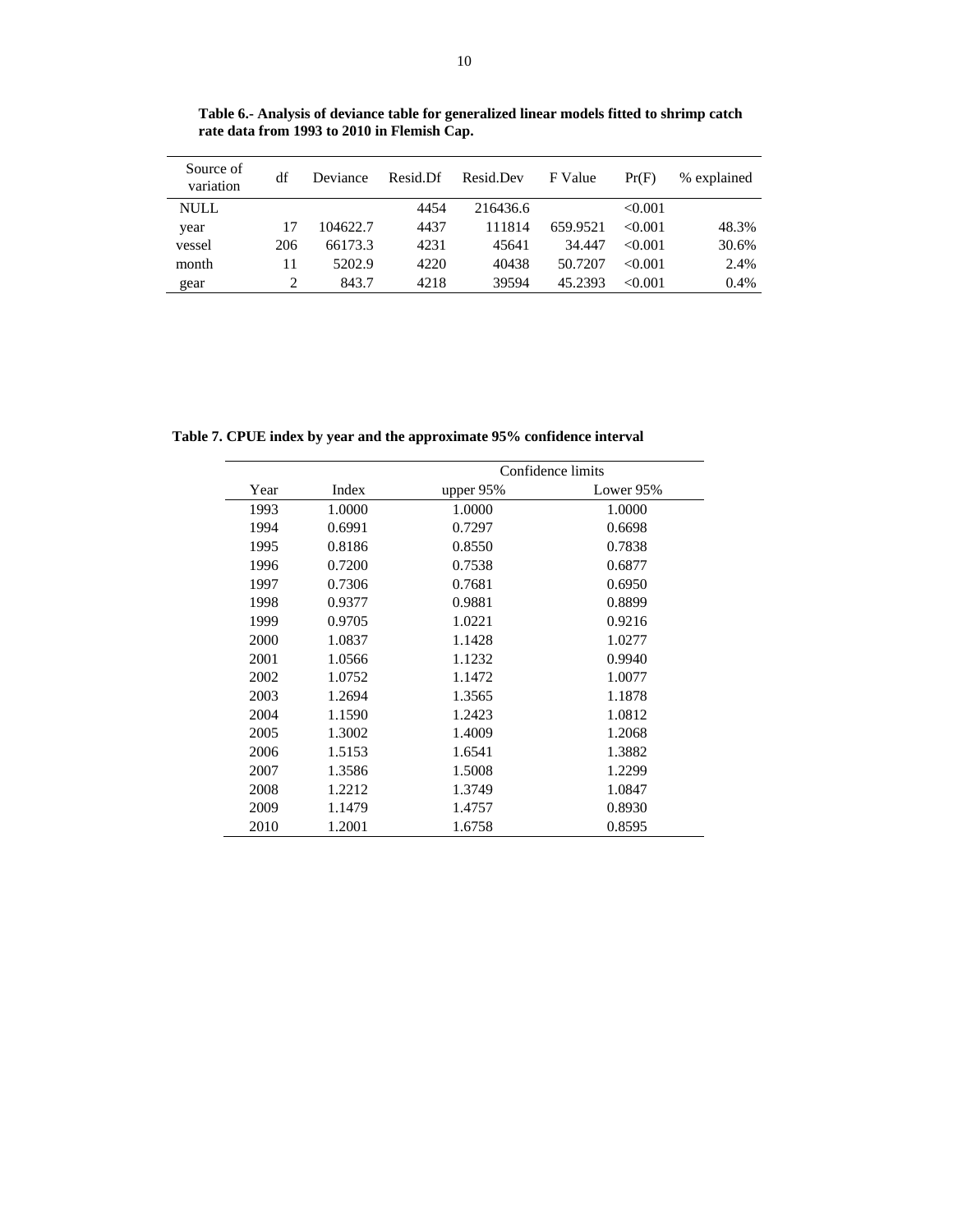|                   |                                        |       | Nominal Catches UE Survey Index Exploitation Rate |
|-------------------|----------------------------------------|-------|---------------------------------------------------|
| 1993              | 25611                                  | 6923  | 3.7                                               |
| 1994              | 24579                                  | 2945  | 8.3                                               |
| 1995              | 33471                                  | 4857  | 6.9                                               |
| 1996              | 48299                                  | 5132  | 9.4                                               |
| 1997              | 26028                                  | 4885  | 5.3                                               |
| 1998              | 30321                                  | 11444 | 2.6                                               |
| 1999              | 43439                                  | 13669 | 3.2                                               |
| 2000              | 52867                                  | 10172 | 5.2                                               |
| 2001              | 53389                                  | 13336 | 4.0                                               |
| 2002              | 50214                                  | 17091 | 2.9                                               |
| 2003              | 63970                                  | 11589 | 5.5                                               |
| 2004              | 45757                                  | 12081 | 3.8                                               |
| 2005              | 27479                                  | 14381 | 1.9                                               |
| 2006              | 18595                                  | 11359 | 1.6                                               |
| 2007              | 20741                                  | 12843 | 1.6                                               |
| 2008              | 13985                                  | 8630  | 1.6                                               |
| 2009              | 5448                                   | 1764  | 3.1                                               |
| 2010              | 1988                                   | 3818  | 0.5                                               |
| 2011 <sup>1</sup> | 0                                      | 1132  | 0.0                                               |
|                   | $\frac{1}{2}$ Drovisional to 100stober |       |                                                   |

**Table 8.- Exploitation Rate of Shrimp (Div. 3M) as Nominal Catches (tons) divided by UE Survey Index (tons).** 

 <sup>1</sup> <sup>1</sup>Provisional to 10October

| Year | Northern shrimp |          | $\mathrm{Cod}$ |
|------|-----------------|----------|----------------|
|      | Biomass (t)     | St error | Biomass (t)    |
| 1988 | 4525            | 842      | 40839          |
| 1989 | 1359            | 256      | 114050         |
| 1990 | 1363            | 172      | 59362          |
| 1991 | 6365            | 750      | 40248          |
| 1992 | 15472           | 2623     | 26719          |
| 1993 | 6923            | 995      | 60963          |
| 1994 | 2945            | 445      | 26463          |
| 1995 | 4857            | 521      | 9695           |
| 1996 | 5132            | 383      | 9013           |
| 1997 | 4885            | 345      | 9966           |
| 1998 | 11444           | 816      | 4986           |
| 1999 | 13669           | 1038     | 2854           |
| 2000 | 10172           | 775      | 3062           |
| 2001 | 13336           | 909      | 2695           |
| 2002 | 17091           | 1493     | 2496           |
| 2003 | 11589           | 921      | 1593           |
| 2004 | 12081           | 761      | 4071           |
| 2005 | 14381           | 933      | 5242           |
| 2006 | 11359           | 1238     | 12505          |
| 2007 | 12843           | 1564     | 23886          |
| 2008 | 8630            | 1399     | 42195          |
| 2009 | 1764            | 238      | 75228          |
| 2010 | 3819            | 381      | 69295          |
| 2011 | 1132            | 133      | 106314         |

**Table 9.- Shrimp Female and Cod biomass Indices from the EU survey series.**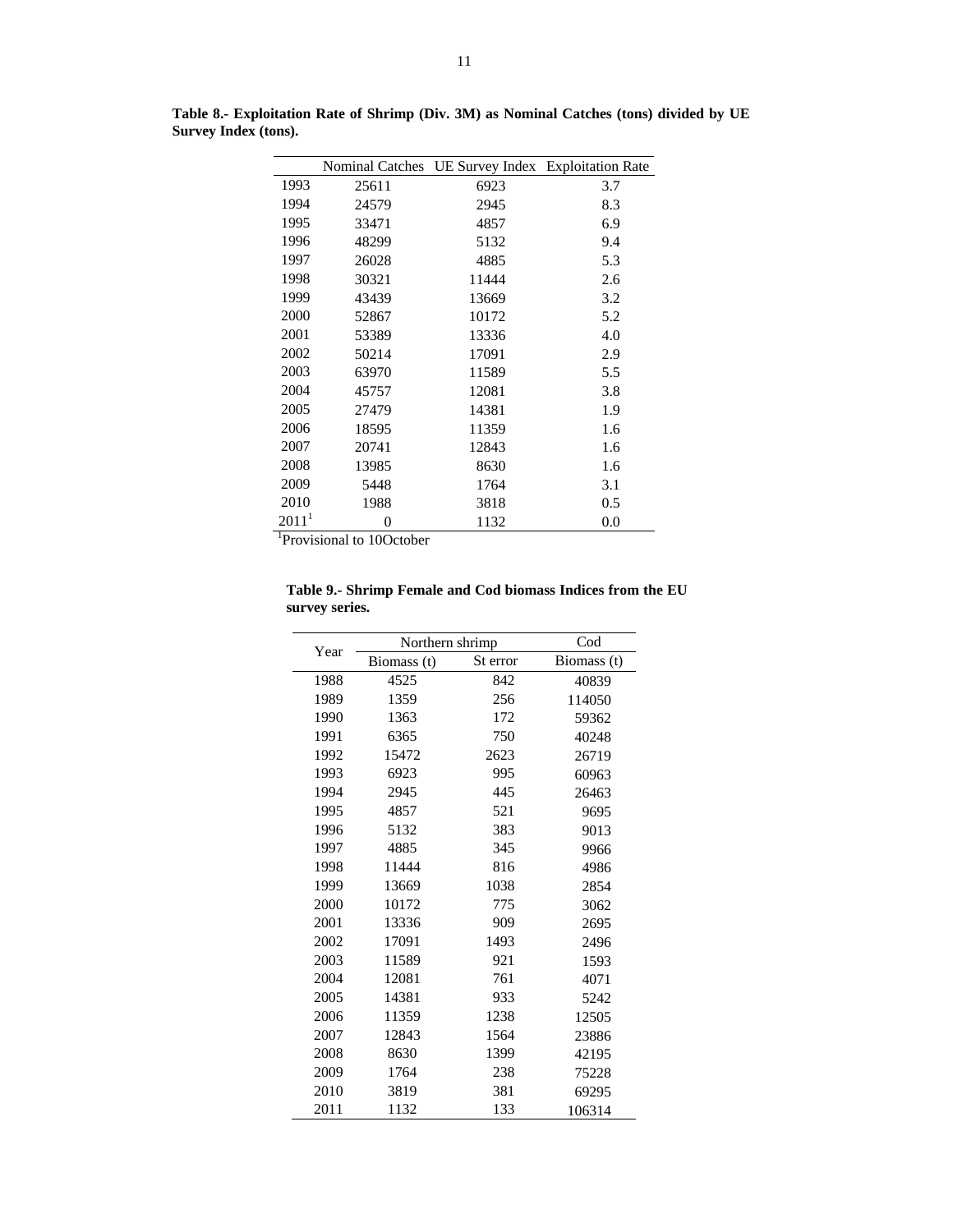**Table 10**. Abundance (10<sup>6</sup>) at age by years in EU Flemish Cap surveys.

| Year<br>Age-class | 1988 | 1989 | 1990 | 1991 | 1992 | 1993 | $1994^{\text{T}}$ | 1995 | 1996 | 1997 | $1998^2$ | 1999 | 2000 | 2001 | 2002 | 2003 | 2004 | 2005 | 2006 | 2007 | 2008 | 2009 | 2010 | 2011     |
|-------------------|------|------|------|------|------|------|-------------------|------|------|------|----------|------|------|------|------|------|------|------|------|------|------|------|------|----------|
|                   |      |      |      |      |      |      |                   |      |      |      | 94       |      | Q    |      | 181  | 14   |      |      |      |      |      |      |      |          |
|                   |      |      |      |      |      |      |                   |      | 342  | 63   | 5497     | 474  | 107  | 332  | 1100 | 1257 | 2742 | 179  | -58  | 30   | 22   | 118  | 110  | -60      |
|                   | 13   |      |      | 47   | 159  | 788  | 43                | 243  | 857  | 289  | 4235     | 2392 | 1704 | 1877 | 4787 | 1774 | 960  | 6903 | 301  | 387  | 646  | 161  | 387  | 90       |
| 4                 | 123  | 82   | 404  | 260  | 146  | 376  | 88                | 276  | 153  | 241  | 707      | 1496 | 1074 | 2015 | 1128 | 548  | 643  | 524  | 1949 | 1221 | 857  | 169  | 236  | 109      |
|                   | 233  | -81  | 92   | 465  | 440  | 205  | 73                | 120  | 273  | 322  | 789      | 601  | 572  | 1184 | 1047 | 907  | 783  | 1050 | 1205 | 1276 | 575  | 91   | 80   | 31       |
| 6                 | 163  | 83   | 33   | 389  | 1129 | 446  | 181               | 215  | 65   | 115  | 414      | 204  | 349  | 323  | 311  | 243  | 133  | 758  | 522  | 588  | 40   | 25   | -15  | $\theta$ |
|                   | 15   |      | 2    | 103  | 398  | 49   | 8                 | 122  | 44   | 16   | 15       | 8    | 61   | 16   | 55   | 9    | 21   | 141  | 65   | 129  |      |      |      |          |
| 8                 |      |      |      | 33   |      |      |                   |      |      |      |          |      |      |      |      |      |      |      |      |      |      |      |      |          |
| total ('000000)   | 548  | 258  | 530  | 1296 | 2271 | 1864 | 391               | 976  | 1734 | 1046 | 11751    | 5177 | 3876 | 5750 | 8608 | 4753 | 5281 | 9554 | 4098 | 3631 | 2141 | 570  | 836  | 290      |

 $1$ Codend mesh-size 40 mm.<br>  $2$ Codend mesh-size 25 mm.

**Table 11**. Biomass estimated (tons) at age by years in EU Flemish Cap surveys.

| Year<br>Age-class | 1988 | 1989 | 1990 | 1991 | 1992                   | 1993 | $1994^{\text{i}}$ | 1995       | 1996 | 1997 | $1998^2$   | 1999      | 2000 | 2001          | 2002                      | 2003 | 2004 | 2005       | 2006                                                                   | 2007 | 2008 | 2009  | 2010   | 2011 |
|-------------------|------|------|------|------|------------------------|------|-------------------|------------|------|------|------------|-----------|------|---------------|---------------------------|------|------|------------|------------------------------------------------------------------------|------|------|-------|--------|------|
|                   |      |      |      |      |                        |      |                   |            |      |      | 60.        | 0.5       | 6.   | $\mathcal{D}$ | 114                       | 6    |      |            |                                                                        |      |      |       |        |      |
|                   |      |      |      |      |                        |      |                   |            | 609  | 139  | 9039       | 832       | 183  | 572           | 2178                      | 2541 | 4660 | 187        | 57                                                                     | 38   | 33   | 303   | 372    | 177  |
|                   | 44   |      |      | 166  | 610                    | 2144 | 145               | 685        | 4552 |      | 1270 16203 |           |      |               | 7811 5924 5018 16710 7134 |      |      | 3730 15782 | 586                                                                    | 837  | 2094 | -600- | 2029   | -461 |
| 4                 | 575  | 387  | 2053 | 1214 | 705                    | 2083 | 554               | 1658       | 1071 | 1705 | 4099       |           |      |               | 9016 5233 9992 6436       | 2762 | 3969 | 2109       | 5882                                                                   | 4764 | 4491 | 892   | -1690- | 726  |
|                   | 2377 | 626  | 888  | 3843 | 3683                   | 1823 | 681               | 892        | 2703 | 2853 | 5719       | 4784      | 3838 | 8321          | 7758                      | 6197 | 6206 | 5702       | 5547                                                                   | 6330 | 4084 | 635   | 644    | 250  |
| 6.                | 2334 | 1053 | 436  | 4094 | 13637                  | 4948 | 2374              | 2313       | 827  | 1249 |            | 4038 2138 | 3112 | 3087          | 2696                      | 2339 | 1430 | 5531       | 3606                                                                   | 3971 | 390  | 224   | 149    |      |
|                   | 285  | 183  | 28   | 1478 | 5801                   | 675  | 124               | 1728       | 700  | 234  | 207        | 112       | 706  | 215           | 616                       | 108  | 254  | 1365       | 621                                                                    | 1105 |      | 81    |        |      |
| 8                 |      |      |      | 557  |                        |      |                   |            |      |      |            |           |      |               |                           |      |      |            |                                                                        |      |      |       |        |      |
| total (ton.)      | 5615 | 2252 |      |      | 3405 11352 24436 11673 |      | 3879              | 7276 10461 |      |      |            |           |      |               |                           |      |      |            | 7449 39365 24695 19002 27206 36508 21087 20248 30675 16299 17045 11092 |      |      | 2735  | 4893   | 1619 |

 $1$ Codend mesh-size 40 mm.

<sup>2</sup>Codend mesh-size 25 mm.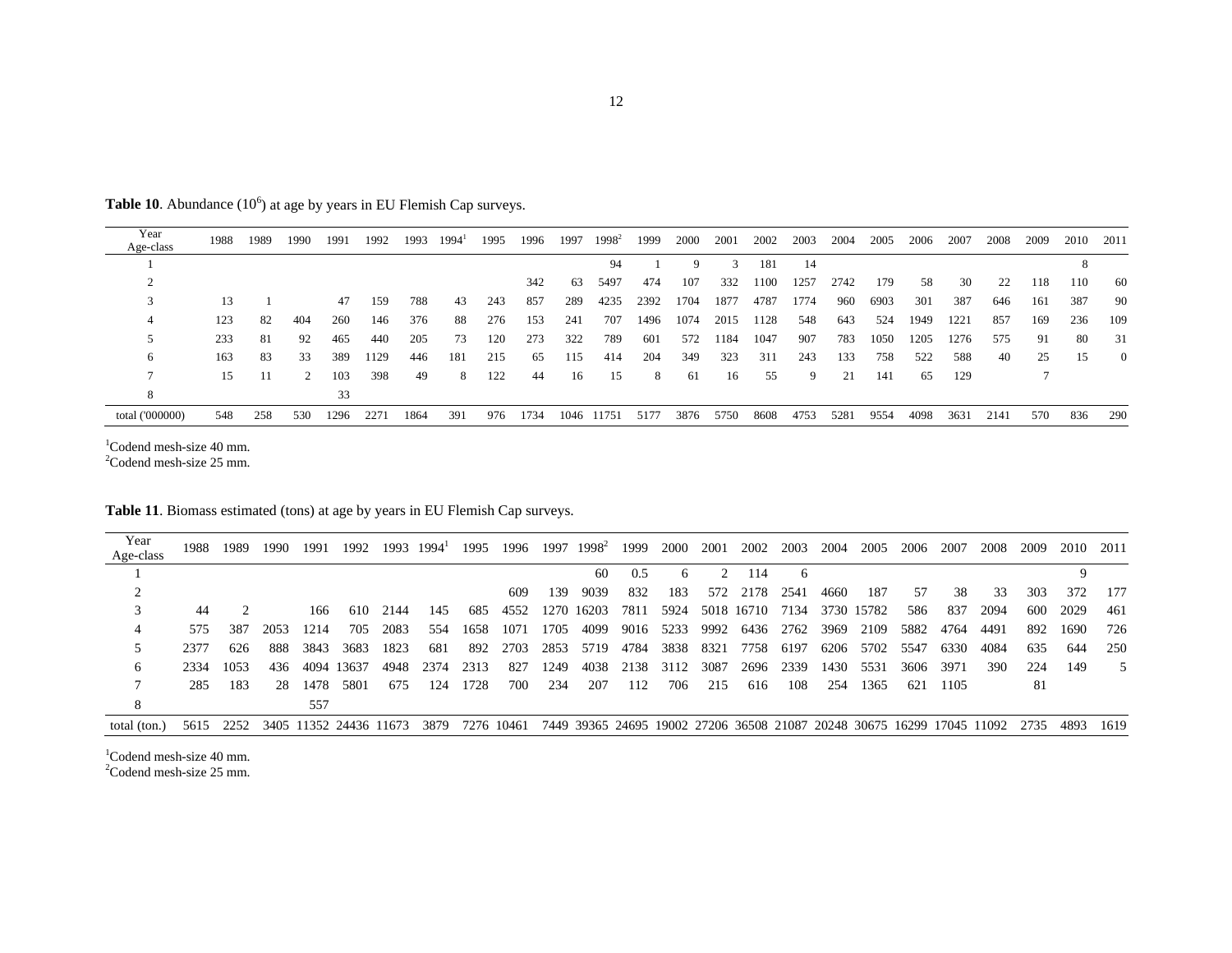|      | Age 2              |              |  |  |  |  |  |
|------|--------------------|--------------|--|--|--|--|--|
| Year | Main gear $(10^5)$ | Juvenile bag |  |  |  |  |  |
| 1996 | 3424               |              |  |  |  |  |  |
| 1997 | 629                |              |  |  |  |  |  |
| 1998 | 54968*             |              |  |  |  |  |  |
| 1999 | 4735               |              |  |  |  |  |  |
| 2000 | 1069               |              |  |  |  |  |  |
| 2001 | 3321               | 1361         |  |  |  |  |  |
| 2002 | 11004              | 2125         |  |  |  |  |  |
| 2003 | 12572              | 0            |  |  |  |  |  |
| 2004 | 27415              | 41818        |  |  |  |  |  |
| 2005 | 1792               | 3741         |  |  |  |  |  |
| 2006 | 582                | 7498         |  |  |  |  |  |
| 2007 | 301                | 3824         |  |  |  |  |  |
| 2008 | 221                | 4969         |  |  |  |  |  |
| 2009 | 1177               | 3011         |  |  |  |  |  |
| 2010 | 1103               | 954          |  |  |  |  |  |
| 2011 | 601                | 2440         |  |  |  |  |  |

**Table 12.- Estimated recruitment index as number of Age 2 and the Biomass and Abundance Index for age 3 and older in the EU Survey series.** 

\*1998 mesh size 25 mm was used instead of 35 mm. in EU survey, main gear.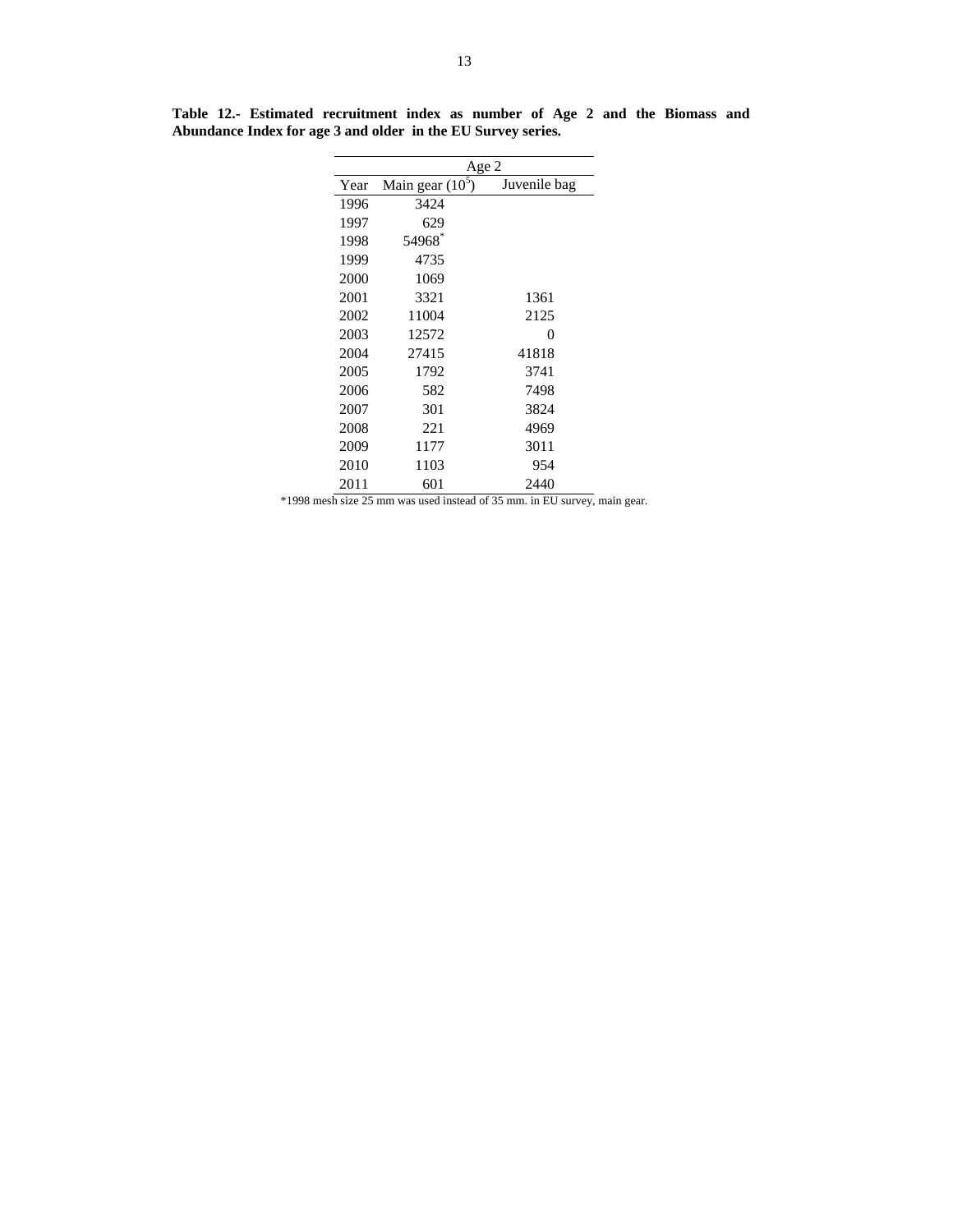

Fig.1. Shrimp in Div. 3M: catch.



**Coeficient of Variation**

Fig. 2. Coefficient of variation around the annual means CPUE.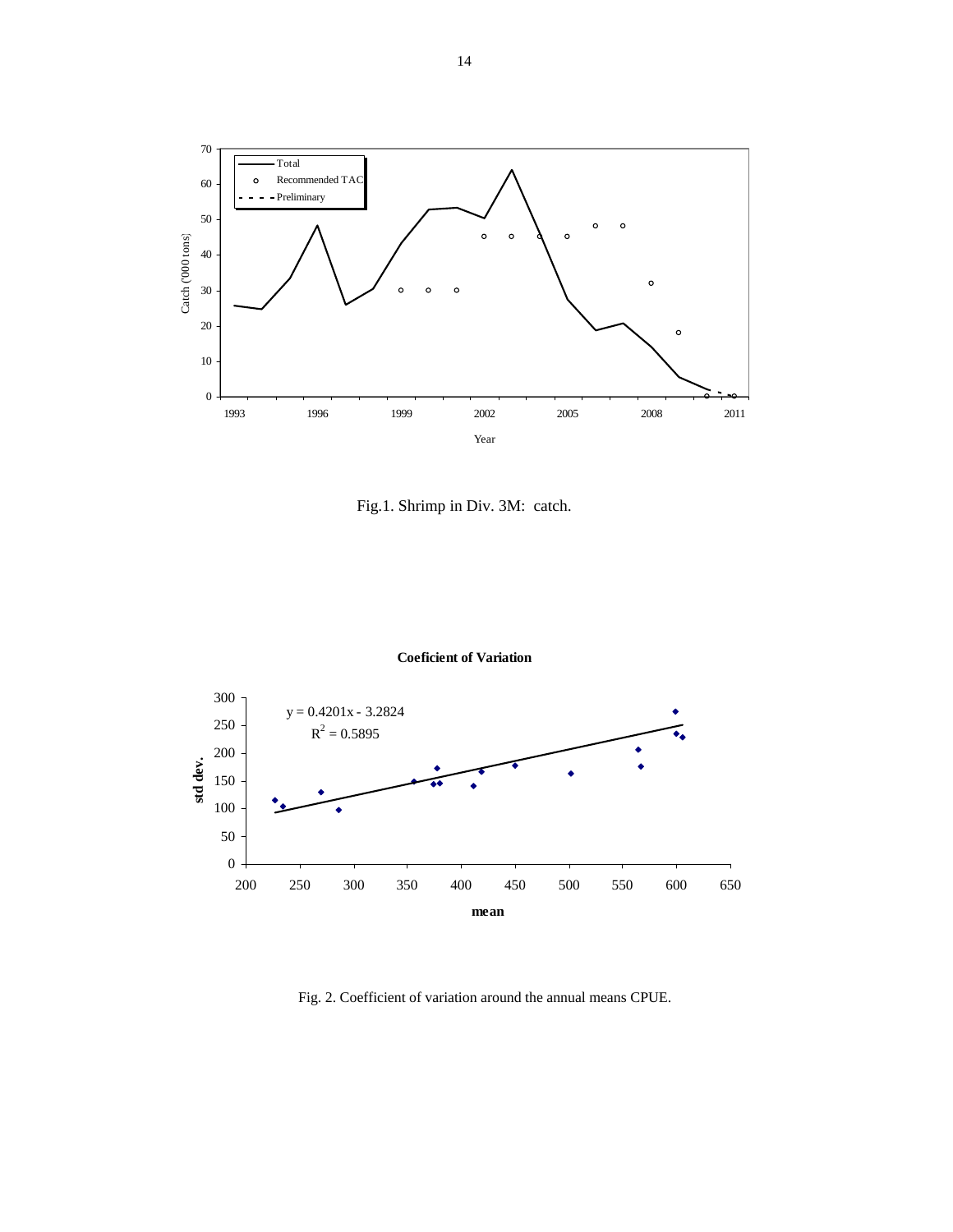

Fig.3. Plots of the generalized linear model of CPUE predicted by year, vessel, month and gear.



Fig. 4. Standardized CPUE series for shrimp in 3M Division, scaled to CPUE in 1993 with approximate 95% confidence limits.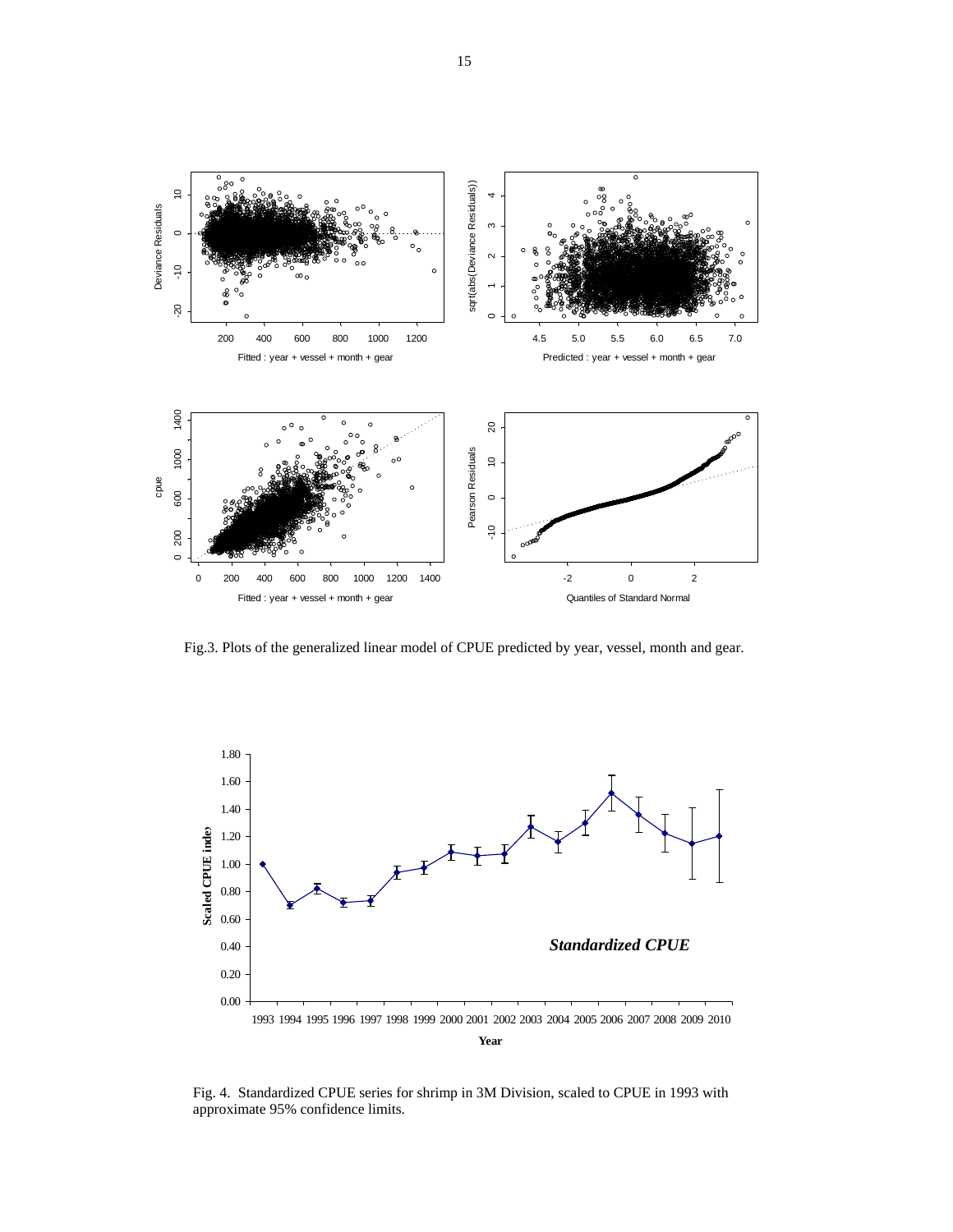

Fig. 5. Exploitation rates as nominal catch divided by the EU survey biomass index of the same year.



Fig. 6. Shrimp in Div. 3M: Female biomass index from EU surveys, 1988-2011.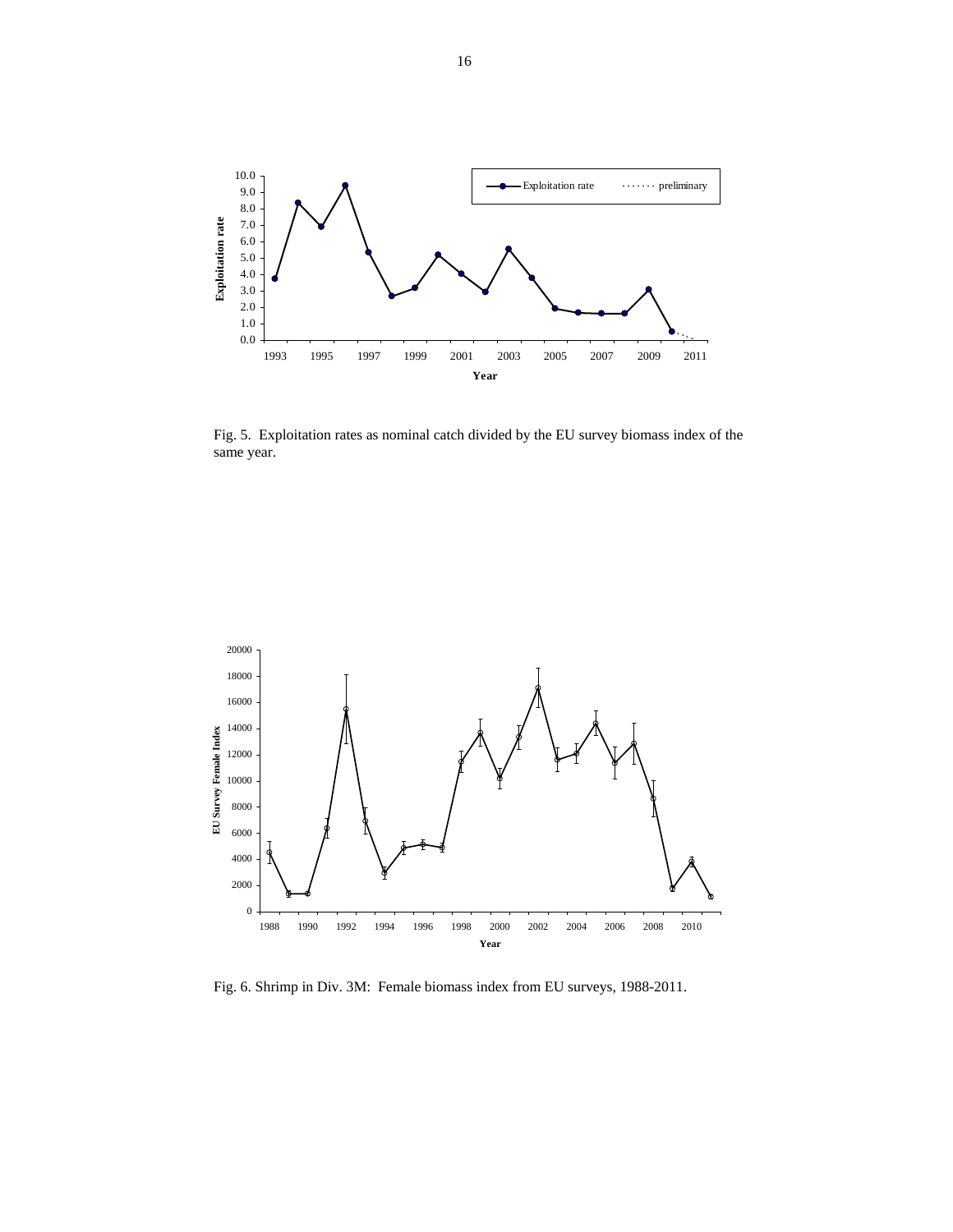

Figure 7. **A**) EU survey cod biomass (black line) and female shrimp biomass (dotted line) in the years 1988-2011 on Flemish Cap. **B**) Relationship from cod biomass and female shrimp biomass from EU Survey indexes estimated in the years 1988-2011 on Flemish Cap.